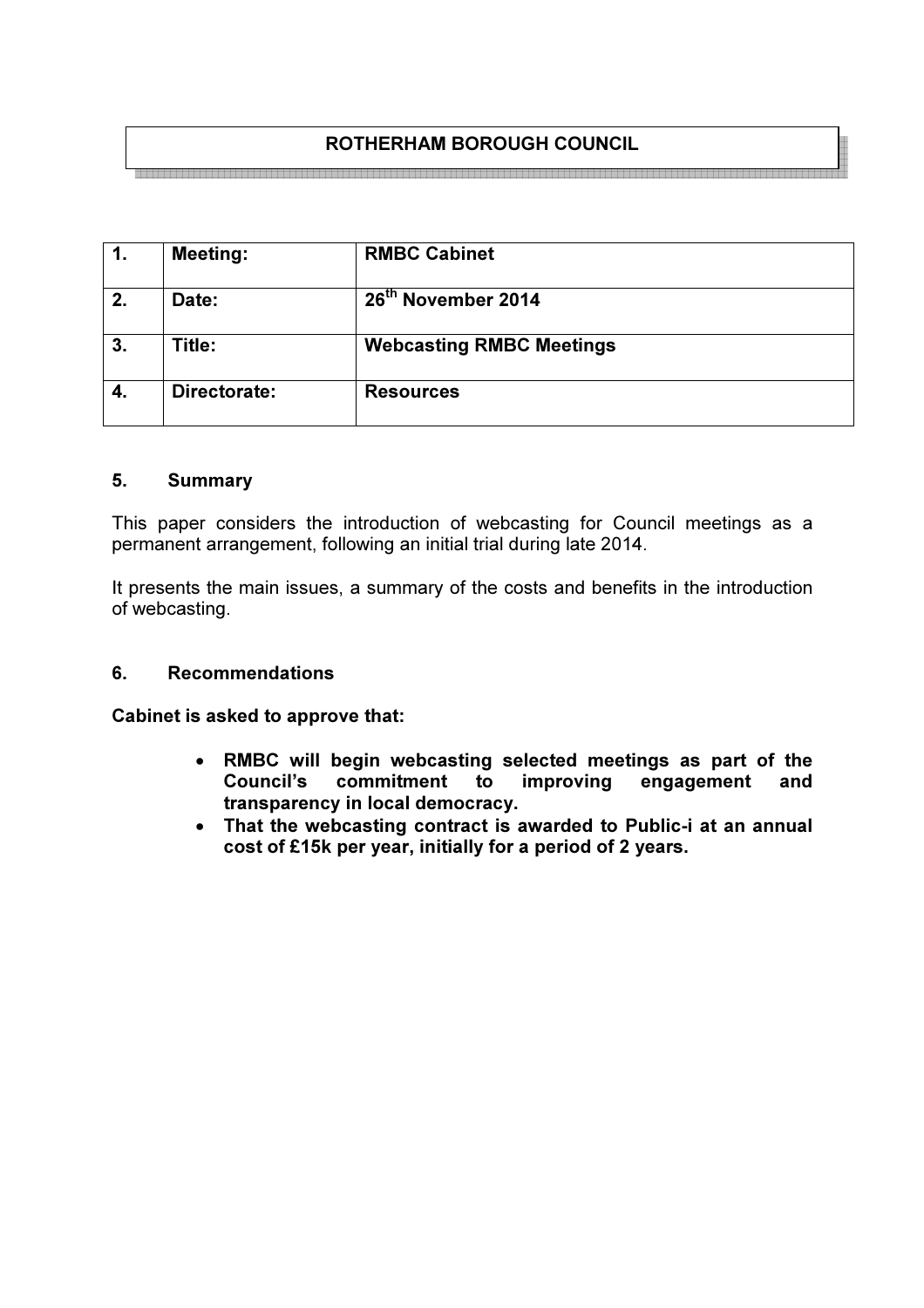# 7. Introduction

The Council is committed to improving engagement and transparency in local democracy and the decision-making process.

As part of this commitment, an increasing number of local authorities now opt to webcast some of their formal meetings in order to provide greater access to the democratic process.

Webcasting uses streaming technology to distribute video and audio coverage of a meeting or event. This footage can be accessed live, or after the event, by anyone with a suitable devide (e.g. laptop, smartphone, tablet) and internet access, anywhere in the world.

The Council trialled the use of this technology to webcast several high-profile meetings which took place following the publication of the Alexis Jay report. Given the significant public interest in these proceedings the Council wanted to ensure as many people as possible could access the discussion and decision-making process. The service was provided by an external company, as the technology and resources do not currently exist in-house.

The webcasts attracted significant viewing figures (below and attached at appendix one). While these cannot be taken to be representative of what could be expected of other meetings, it demonstrates the ability and appetite that exists to access local government through digital means.

A summary of the viewing statistics is attached at appendix one, and the headline figures for each meeting are outlined below:

| Cabinet (3 Sept)               | 1,388 | unique viewers |
|--------------------------------|-------|----------------|
| Full Council (10 Sept)         | 580   | unique viewers |
| Police & Crime Panel (11 Sept) | 966   | unique viewers |
| TOTAL                          | 2.934 | unique viewers |

Significant changes in the rights of individuals to use modern technology and communications tools and platforms to report on council meetings they are attending have also recently come into force (6 August 2014), through the Openness of Local Government Bodies Regulations 2014.

Although the Regulations do present a major change to the way in which people can report Council meetings, they also provide an opportunity to those involved to show the relevance and importance of the decisions made by the Council, and the positive and constructive way in which Council business is conducted. They also have a role to play in encouraging greater understanding of, and stimulating greater involvement in, local democracy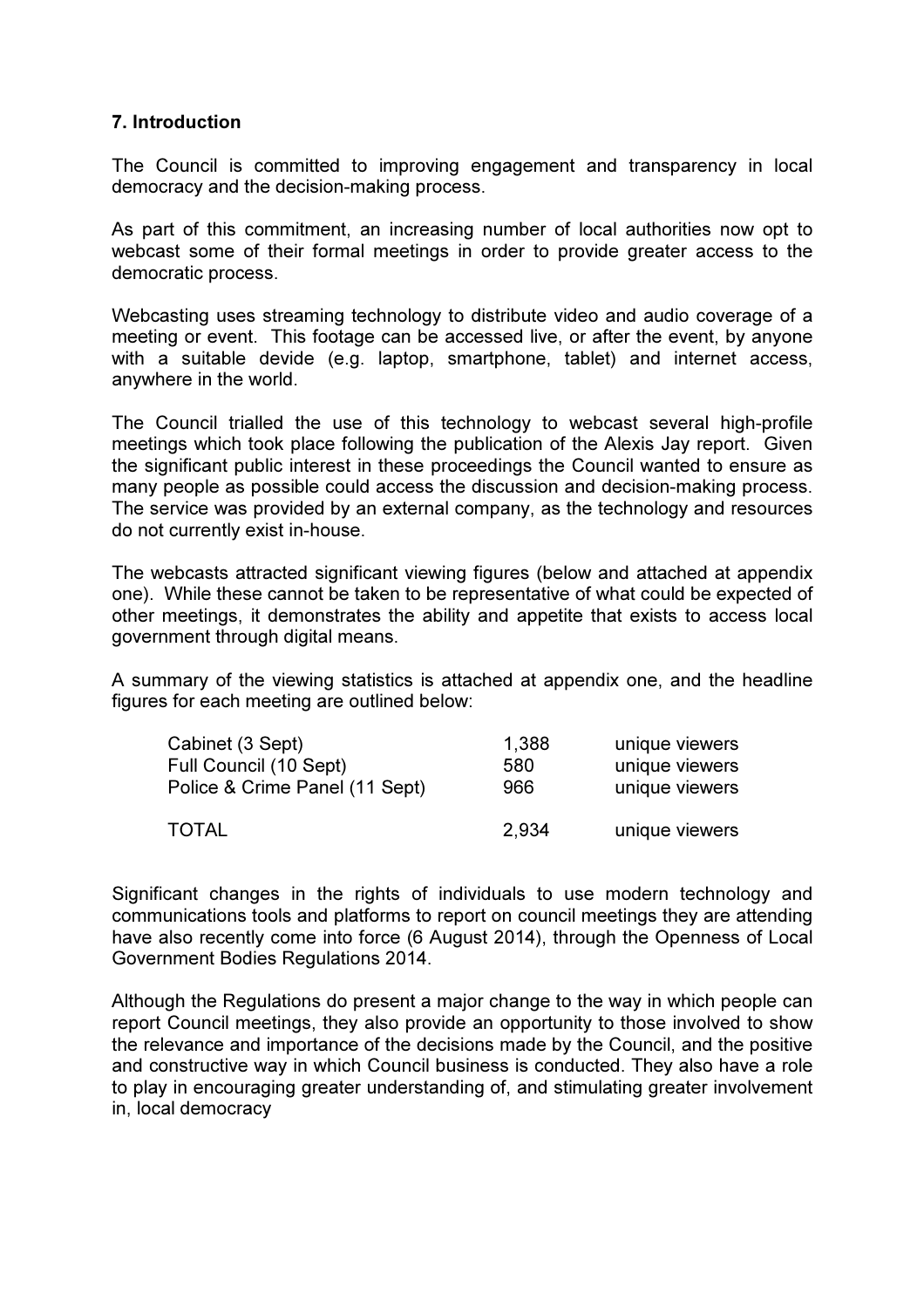# 7.1 Potential benefits of webcasting

Improving public engagement with and transparency in local democracy and the decision-making process by:

- o Increasing the number of people who can access the proceedings of council meetings, including those who are uanable or do not want to attend in person
- o Creating an archive of council meetings which can be viewed at the convenience of members of the public, and as a matter of public record
- o Ensuring greater equality of access to council information
- o Increasing public understanding of the workings of local government
- o Giving media greater access to report on council meetings and decisionmaking
- $\circ$  Provide members of public with a complete context and content of meetings, rather than just those sections selected for media use

In addition:

- o Members not able to participate in a meeting for any reason would be able to view meetings live, and after the event
- $\circ$  Members would be able to draw on webcasts as a resource for the purposes of tracking debate on particular issues or for the purposes of drawing constituents' attention to relevant parts of a Council meeting
- $\circ$  It could provide a learning resource (e.g. in relation to citizenship lessons in schools or induction training for both officers and Members)

#### 7.2 Scutiny Review of Standing Orders

The issue of webcasting was discussed at a meeting of Members on October  $24<sup>th</sup>$ 2014 which was convened to review RMBC's standing orders. The review group considered options for webcasting meetings. It noted that whilst there is no requirement for Councils to webcast meetings, in the interests of openness and transparency it asked that this practice be continued.

The review group also noted that under the recent Openness and Accountable Local Government guidance:

"…councils and other local government bodies are required to allow any member of the public to take photographs, film and audio-record the proceedings, and report on all public meetings." (DCLG, 2014, p5)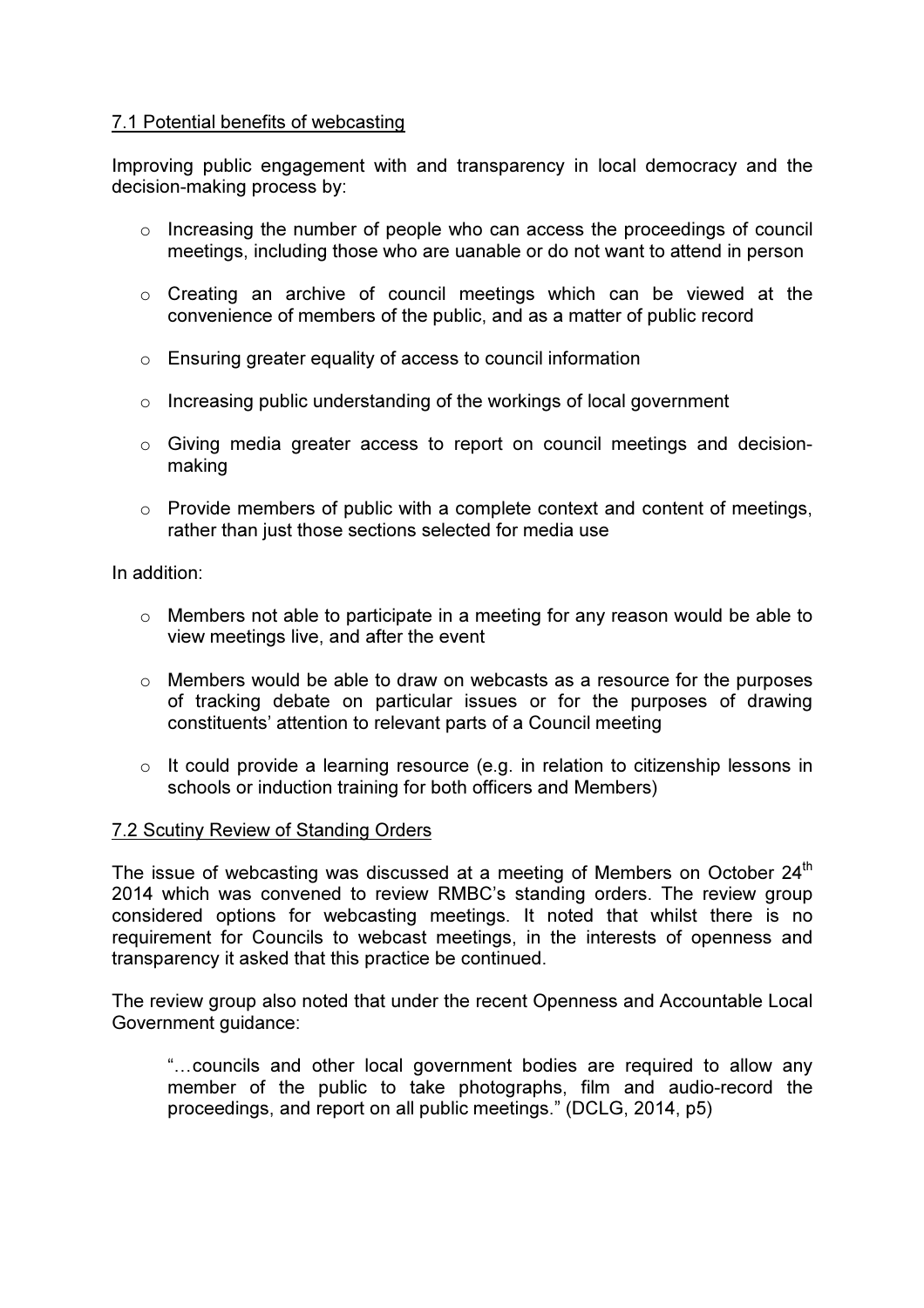It was noted that no prior permission is required to carry out this activity, and that the rules require local government bodies to provide 'reasonable' facilities for any member of the public to report on meetings.

The review group recommended that the following meetings be webcast as a matter of course:

- Full Council
- Cabinet
- Planning Board
- Overview and Scrutiny Management Board

Other meetings could be webcast if it was deemed to be of significant interest.

Given the restrictions of Committee Rooms 1 and 2 (the high ceilings and lack of microphones make for poor accoustics) the review group recommended that the only the Council Chamber be set up to webcast. It also asked that options for fixed microphones in the public gallery (controlled by the Chair) be explored (this is being done as a separate piece of work).

#### 7.3. Options and Costs

There are 2 broad options which RMBC can choose from when considering webcasting meetings.

#### 7.3.1 Option 1: Buy in a 'Ad hoc' webcasting service

Under this model we would have no equipment or expertise in-house. Instead we retain a third party to come in, with equipment, as and when needed (this is the option which has been exercised during the trial meetings in September 2014).

- o Pros no burden on RMBC resources, professional presentation, known to work. This is a good solution if the number of meetings to be broadcast is very low.
- $\circ$  Cons very expensive in the long term. Ad hoc webcasting services wil cost between £500 and £2,500 per meeting depending on the sophistication of the service/equipment used.

The review group (mentioned above) discussed the current costs of ad hoc webcasting and agreed that it was financially unsustainable to continue to operate in this way.

For these reasons this option is not recommended.

#### 7.3.2 Option 2: Use a permanent solution

Under this model we would install and operate permanent hardware (cameras and audio - this can be owned or leased) but the webcasting mini-site, presentation, archiving etc is managed by a 3rd party.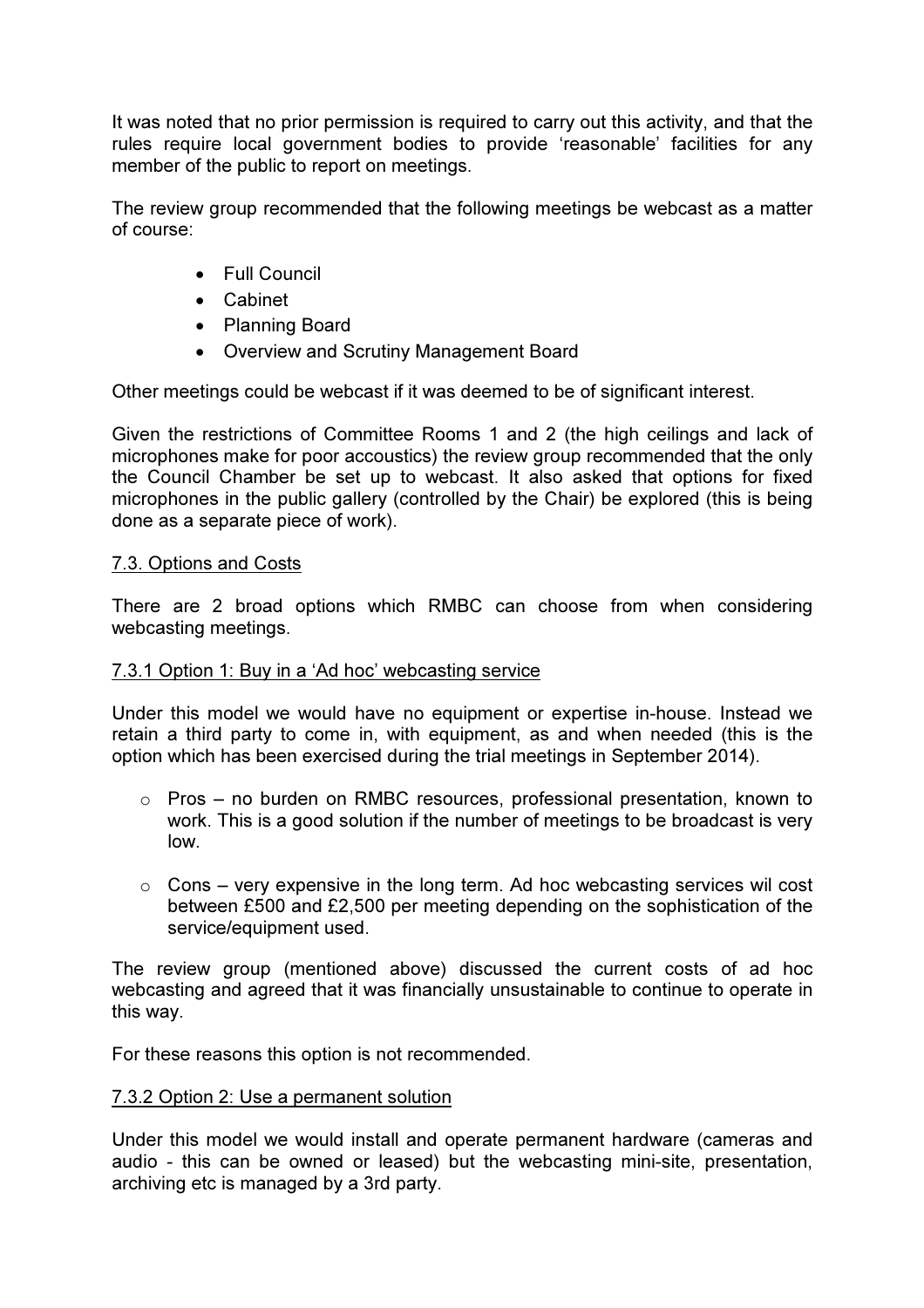- $\circ$  Pros professional presentation and cheaper than an ad hoc service (Option 1). This is a proven model across Local Government and appears to be the solution most commonly employed across the sector.
- $\circ$  Cons will require attention from RMBC staff at every meeting to be webcast. The cameras are automated and will pan and zoom to each speaker based upon integration with the Chamber's microphone system. This means the cameras do not need 'operating' but a RMBC member of staff will be required to initiate/terminate each webcast and be available should the webcasting company detect any issues with the broadcast.

Colleagues in RMBC Procurement and ICT have issued a formal invitation to tender for this work and two bids were received – Citizen's Interactive Broadcasting Ltd and Public-i. Each supplier took a different approach to the solution.

Citizen's Interactive Broadcasting (CIB) Ltd – this company's proposal called for RMBC to purchase outright the basic requisite hardware (audio/visual equipment) and web hosting and then a CIB employee would be attend each meeting to do the actual 'filming'. CIB's quote is £37,125 over 2 years, the bulk of this charge relates to staff time in filming the meetings.

Public-i – this company's proposal calls for RMBC to lease the hardware which is then monitored remotely by Public-I with some intervention from RMBC staff to start/end the webcast. Public-I's quote is £30,187 over two years.

RMBC Procurement and ICT scored the two tenders based upon quality. The Public-I offering is more mature, sophisticated and feature-rich than CIB's. Public-I is the market leader in this area and holds the majority of contracts for local government webcasting managed services. In addition Public-I include several 'add-ons' that will be useful to the Council.

In conclusion the Public-I offering is the cheaper of the 2 bids and offers the solution that most closely fits RMBC's needs.

#### 7.4 Recommendation

Cabinet is asked to approve that:

- RMBC will begin webcasting selected meetings as part of the Council's commitment to improving engagement and transparency in local democracy.
- That the webcasting contract is awarded to Public-i at an annual cost of £15k per year, initially for a period of 2 years.

#### 8. Finance

The cost to RMBC is £15,000 per annum with an initial contract of 2 years.